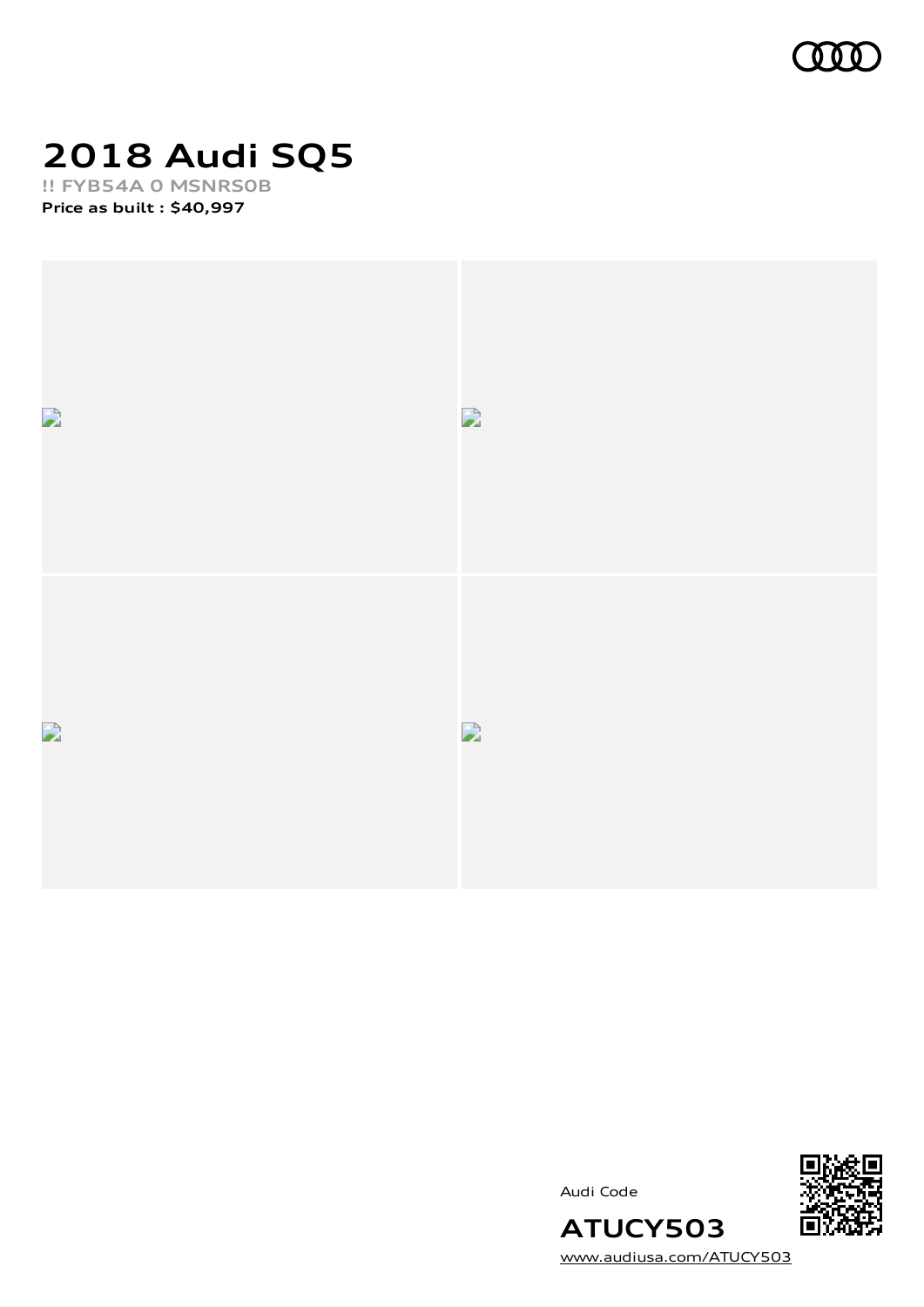### **Summary**

| Audi 2018 Audi SQ5<br>!! FYB54A 0 MSNRS0B |                       |                                                  |              |
|-------------------------------------------|-----------------------|--------------------------------------------------|--------------|
| Price as built<br>\$40,997                |                       | <b>Further Information</b>                       |              |
|                                           |                       | Type of vehicle                                  | Used car     |
| <b>Exterior colour</b>                    |                       | Mileage                                          | 47,032 miles |
| Daytona Gray pearl                        |                       | Warranty                                         | <b>No</b>    |
| <b>Interior colour</b>                    |                       |                                                  |              |
| Seats                                     | black-black-rock gray | Audi Code                                        |              |
| Dashboard                                 | black-black           | ATUCY503                                         |              |
| Carpet                                    | black                 | Your configuration on www.audiusa.com            |              |
| Headliner                                 | black                 | www.audiusa.com/ATUCY503                         |              |
|                                           |                       | <b>Commission number</b><br>c3f9118c0a0e09b1633e |              |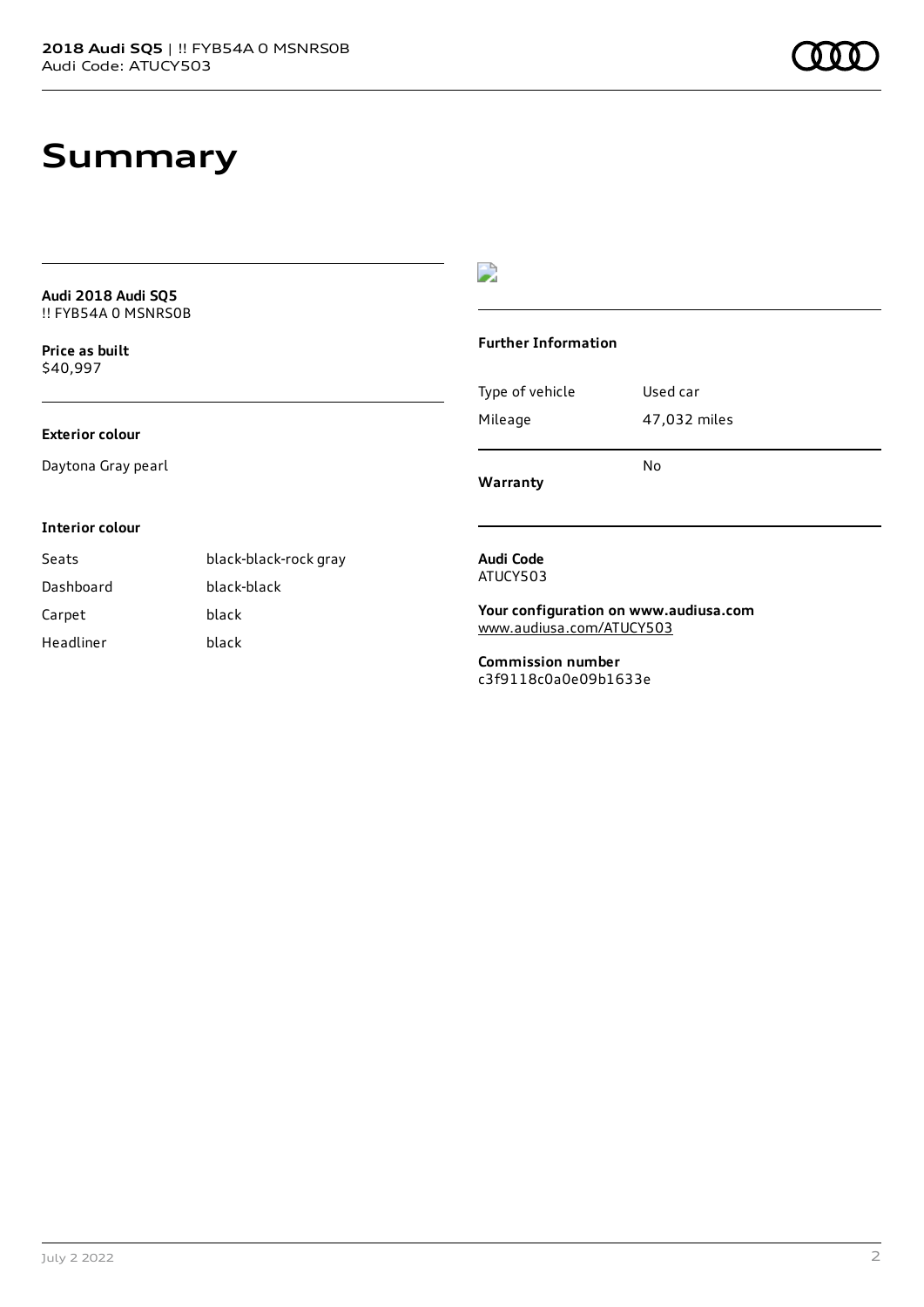

# **Standard features**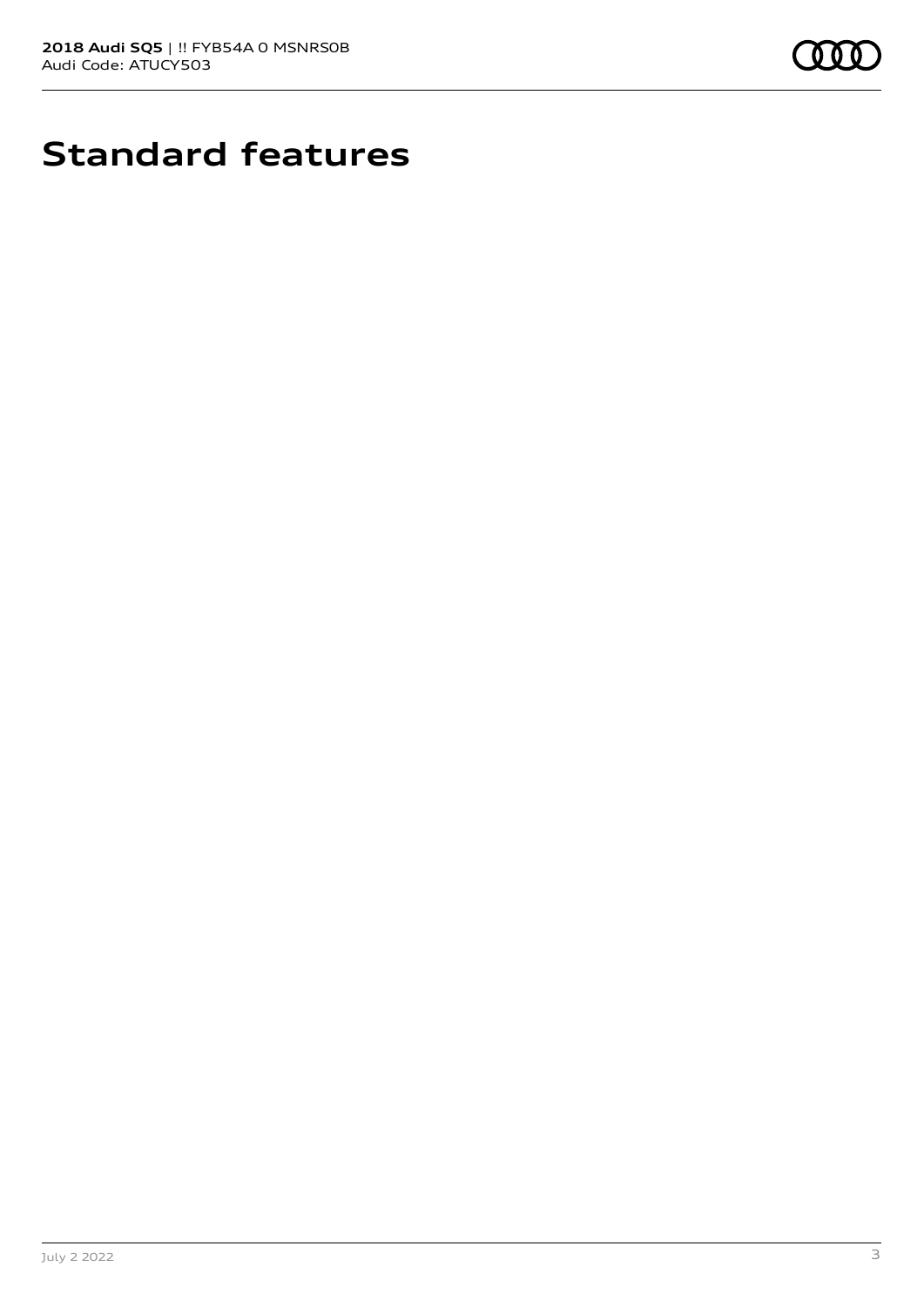## **Dealer remarks**

\*\*This vehicle is equipped with a LoJack Theft and Security Technology System. This preinstalled feature includes a 3 year subscription for an additional \$750.00 above the published sales price\*\*

2018 Audi SQ5 3.0T Premium Plus quattro

SQ5 Premium Plus quattro, Daytona Gray Pearl Effect, Black w/Fine Nappa Leather Seating Surfaces, Audi Connect PRIME & PLUS, Audi Virtual Cockpit, Bang & Olufsen 3D Sound System, Exterior Parking Camera Rear, Fine Nappa Leather Seating Surfaces, Fine Nappa Leather Upholstery, Leatherette Covered Center Console, Navigation Package, Power Liftgate, Power moonroof, Radio: MMI Navigation Plus w/MMI Touch, Wheels: 20 5- Double-Spoke Star Design.

Priced below KBB Fair Purchase Price!

Awards: \* 2018 KBB.com 10 Most Fun SUVs \* 2018 KBB.com 10 Most Awarded Brands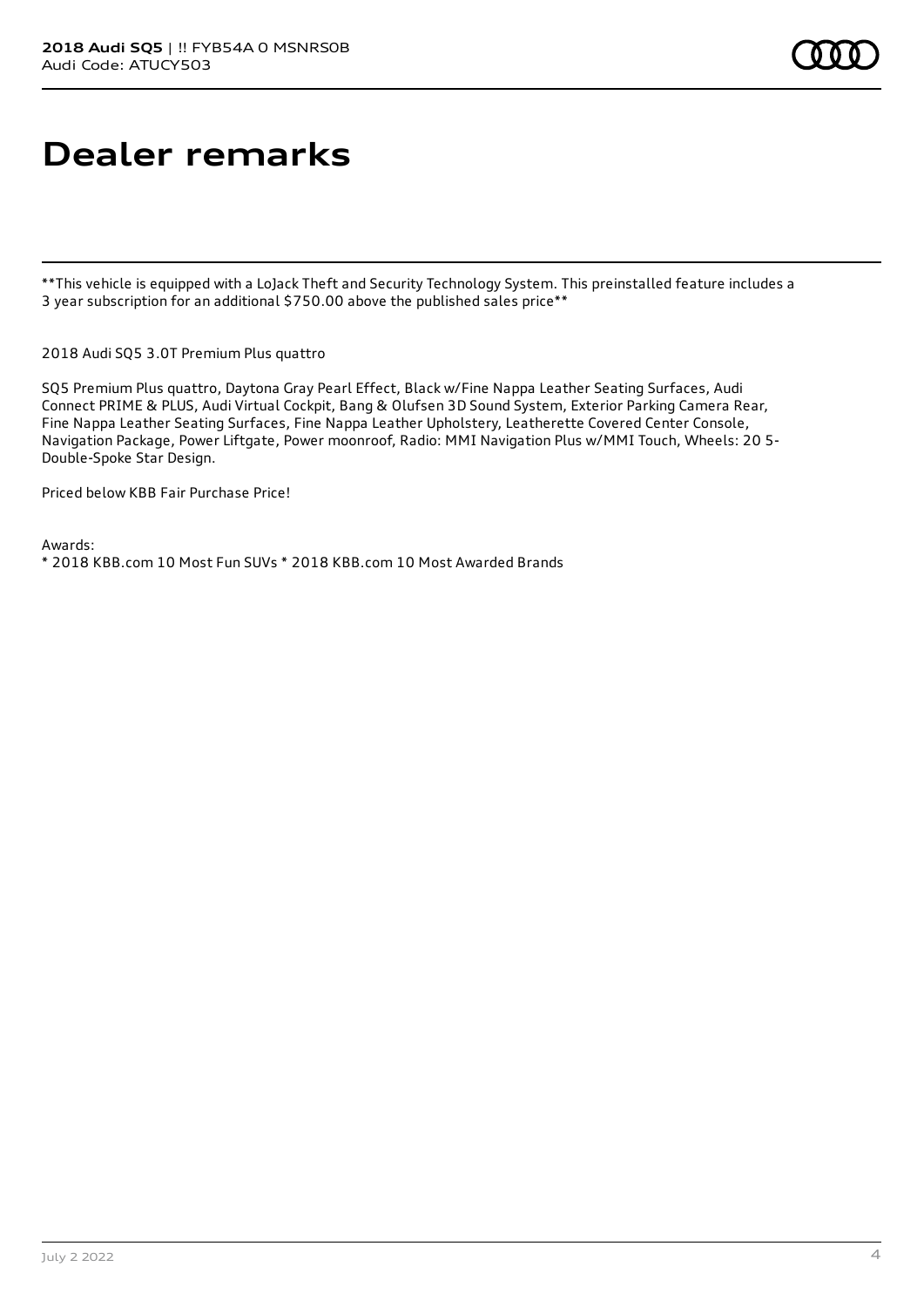# **Technical Specifications**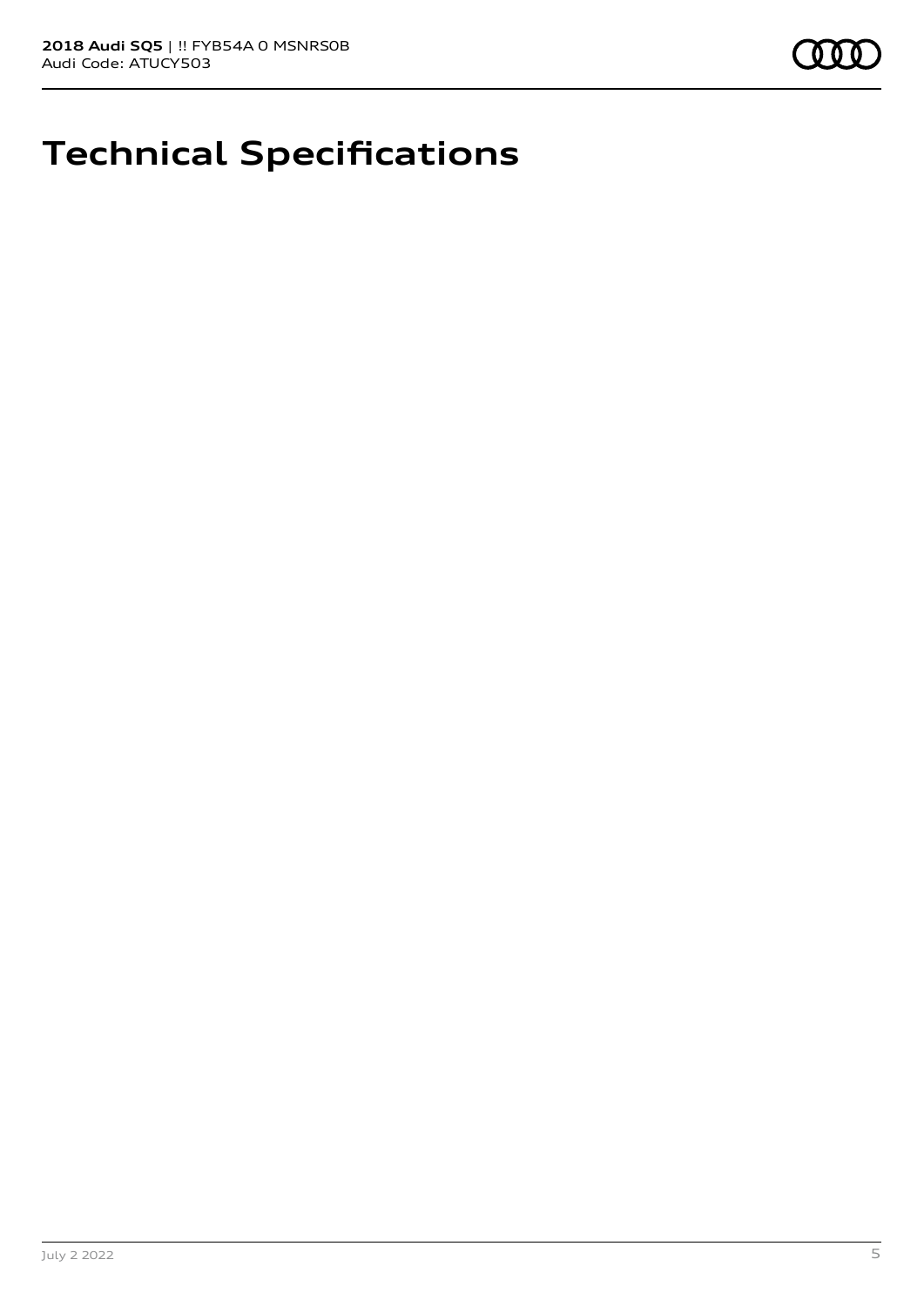#### **Contact**

Dealer **Audi St. Paul**

2450 Maplewood Dr 55109 Maplewood MN

Phone: +16514941400 FAX: 6514941423

www: [https://www.audistpaul.com](https://www.audistpaul.com/)